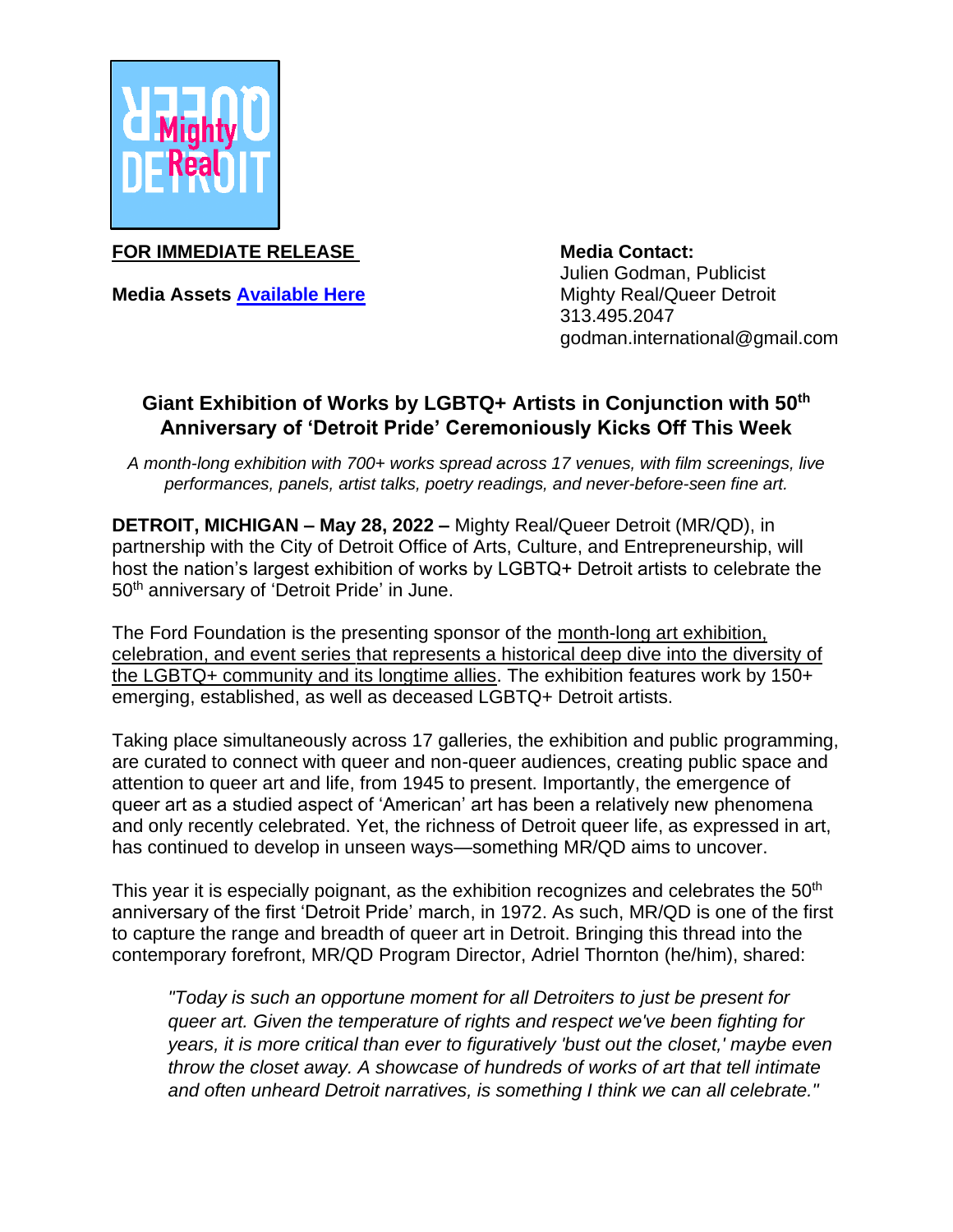Additionally, participating MR/QD artist, Matthew Papa (he/him), shared:

*"It is very exciting for me to come back to Detroit and show my work in the ambitious programming of MRQD! I came out in 1984 at the age of seventeen and my first formative experiences as a young gay man were in the welcoming queer spaces of Menjos, Backstreet, and Heaven. Our community has come so far since those days and I feel blessed to have this opportunity to reflect upon that, but also to remember that the battle for inclusion for everyone in our queer community continues."*

Beyond the exhibition, MR/QD will host an online gallery and publish a future catalog with essays by noted writers and historians that will document the exhibited artwork. Moreover, mediums of queer talent will fill the month of June, with many artist talks, film screenings, poetry readings, panel discussions, and live performances by an additional 40+ artists. **See the calendar below for an up-to-date listing.** 

Perhaps unseen, beyond the historical draw of this exhibition, is the unity that it is actively fostering, between LGBTQ+ artists and the public, as well as within the art scene here in Detroit. On this Curator & Director of Contemporary Art for Galerie Camille, Dalia Reyes (she/her), shared:

*"We are delighted to participate in such a historic and essential exhibition. Being able to present to the public special works from 25 of the 150 participating artists is an honor and we hope that this event will be a catalyst for continuous progress within the LGBTQ+ communities here in Detroit. Art is a unifying force, and this is a wonderful example of that."*

This grassroots event is being curated and organized by dozens of volunteers, who collectively have devoted thousands of hours to the cause. It will culminate into what MR/QD hopes to be the inaugural kickoff for a future biannual event and as a continuation and preservation of the largest showcase of queer art in the United States.

## **SOCIAL CHANNELS:**

Save the dates, tag a friend, and stay in the know. #MRQD #MRQD2022

Follow Mighty Real/Queer Detroit on Instagram [@mightyrealqueerdetroit,](https://www.instagram.com/mightyrealqueerdetroit/) Facebook at [https://www.facebook.com/MRQD2022,](https://www.facebook.com/MRQD2022) and at **[www.mrqd.org.](http://www.mrqd.org/)**

## **CALENDAR (Updated):**

**● Thursday, June 2 | Kickoff Reception** 8:00-10:00 p.m. artist reception; 10:00-2:00 a.m. celebration A joyful opening reception and party with deep soulful dance music by [DJ Kai](https://ndatl.com/about/)  [Alcé.](https://ndatl.com/about/) At Menjos – 928 W McNichols, Detroit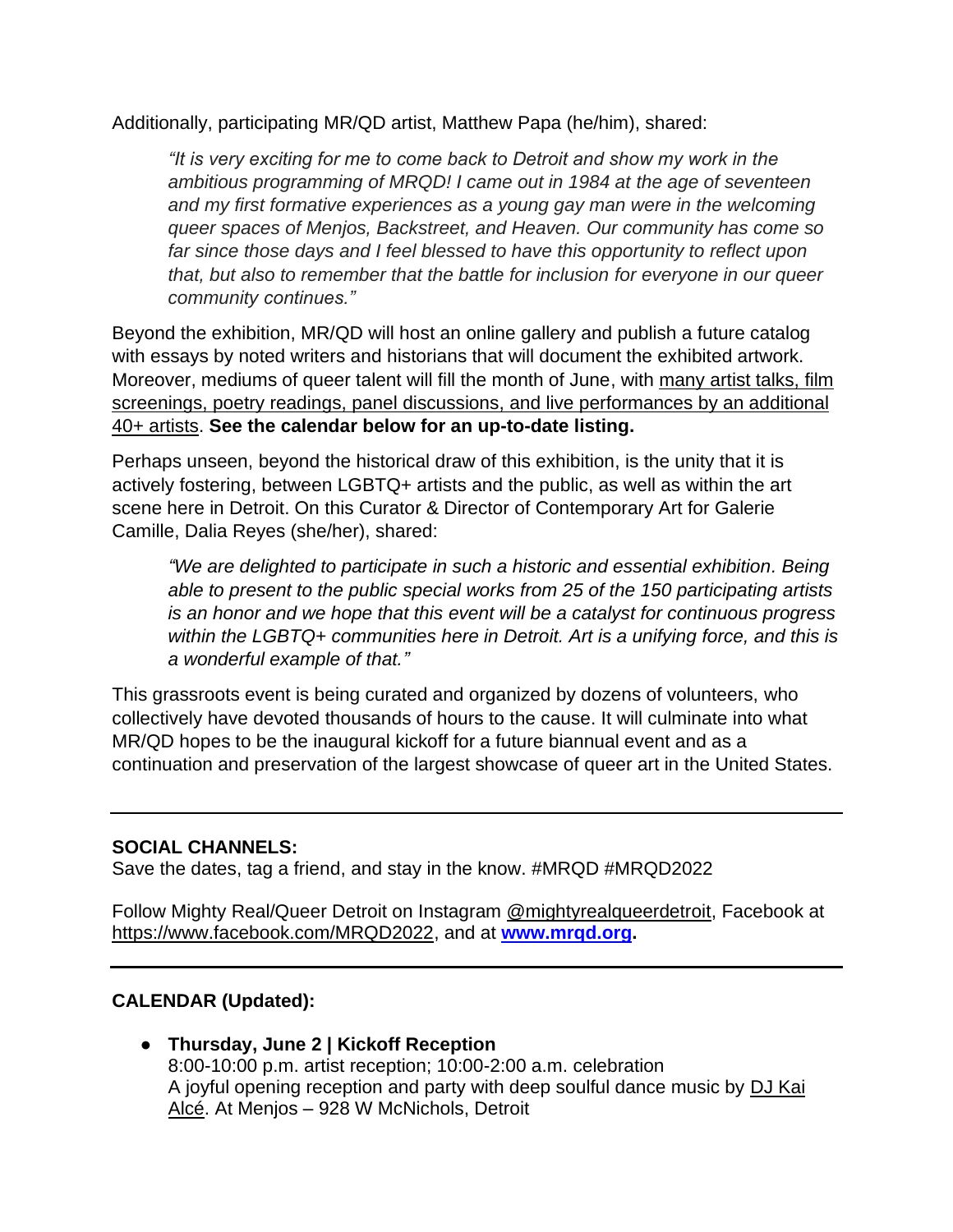## **● Friday, June 3 | Openings**

5:00-9:00 p.m. Cass Cafe, College for Creative Studies, Detroit Artists Market, Galerie Camille, N'Namdi Center for Contemporary Art, Playground Detroit, Scarab Club

## **● Saturday, June 4 | Openings**

2:00-4:00 p.m. Anton Art Center

11:00-6:00 p.m. Log Cabin at Palmer Park, Mint Artists Guild

2:00-7:00 p.m. David Klein Gallery (Birmingham)

5:00-9:00 p.m. Affirmations Center, Hatch Art, M Contemporary Art, Norwest Gallery, Oloman Cafe + Gallery, Public Pool

### **● Sunday, June 5 | Openings, Tea Dance**

2:00-6:00 p.m. Collected Detroit (2439 Fourth Street), Metropolitan Museum of Design Detroit. *Tea Dance is a summertime Sunday function inspired by the English countryside afternoon tea tradition. From the 1950's to today the Tea Dance has been adopted by the queer community to guise their own get-togethers.*

- **● Tuesday, June 7 | Artist Talk with Stephanie Crawford** 7:00 p.m. at Scarab Club
- **● Saturday, June 11 | Performance by Vagner Whitehead** 3:00 p.m. at Detroit Artist Market (DAM)
- **● Wednesday, June 15 | Poetry, Music, & Performance with Cherry Wood, Meg Foley, Stephanie Glazier, and Jess Julian** 6:00 p.m. and 8:00 p.m. at Galerie Camille
- **● Wednesday, June 22 | Juneteenth Poetry Reading with Tommy Blount, Deidre D.S.Sense Smith, Mars Marhall, and Lester Rambus** 6:00 p.m. at Scarab Club
- **● Saturday, June 25 | Artist Talks** 2:00 p.m. at Hatch Detroit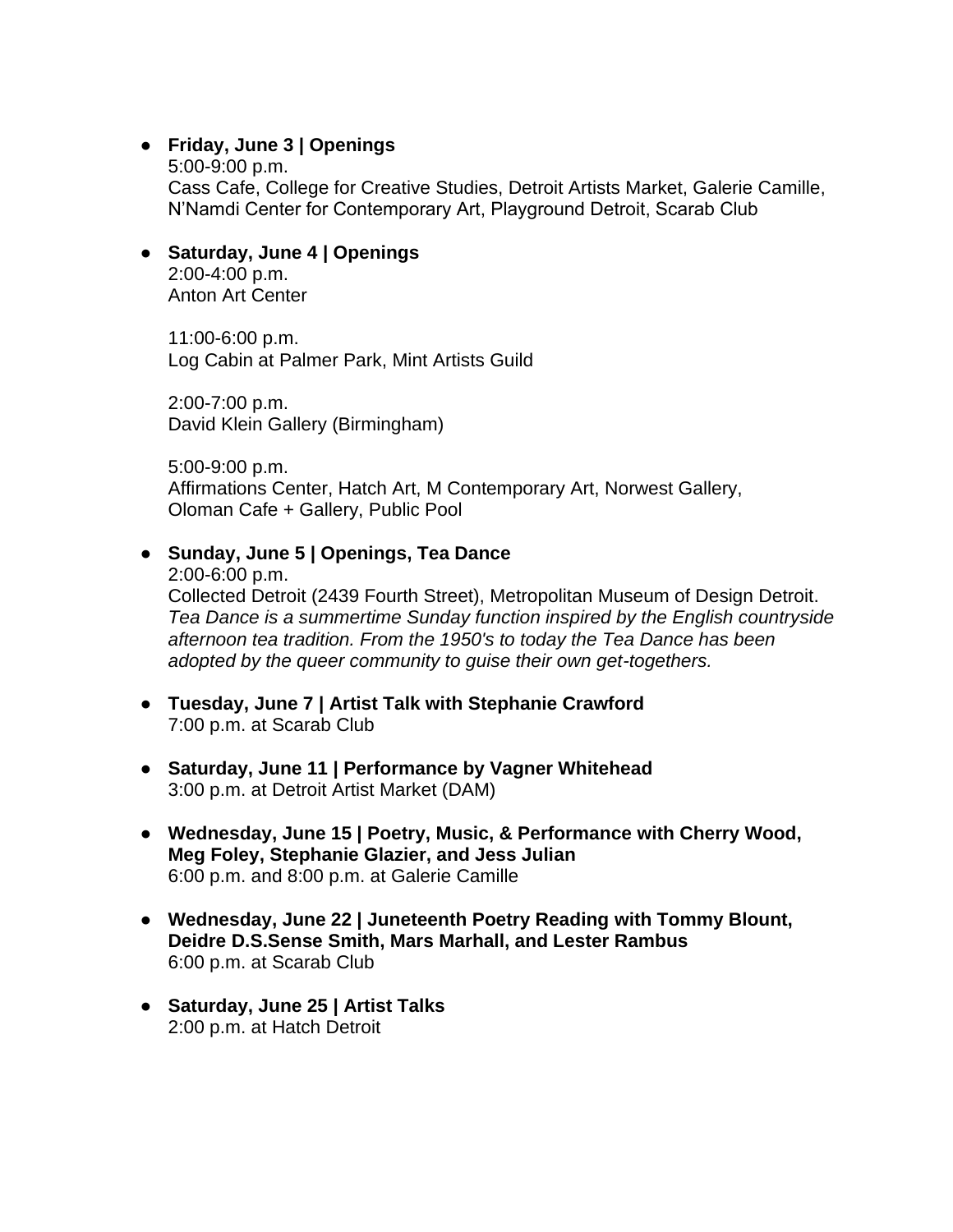**● Saturday, June 25 | 'Trade Center' Film Screening & Panel Discussion with Billy Miller, Tim Retzloff** 4:00 p.m. at N'Namdi Center for Contemporary Art

#### **SPONSORS:**

Special thanks to: Title Sponsor – The Ford Foundation Additional Sponsors – The Aaron Family Foundation, the College for Creative Studies (CCS), and the Ruth Ellis Center.

Artist fees made possible by Kresge Arts in Detroit.

#### **VENUES:**

Affirmations, College for Creative Studies, N'Namdi Center for Contemporary Art, David Klein Gallery (Birmingham), Norwest Gallery, Anton Art Center, Detroit Artists Market, Cass Cafe, Oloman Café + Gallery, Collected Detroit, Galerie Camille, Hatch Art, M Contemporary Art, Metropolitan Museum of Design Detroit, Playground Detroit, Public Pool, Scarab Club.

#### **ARTISTS:**

Austė, Robbie Aaron, Austin Ackles, Rico Africa, Charles Alexander, Paula Allen, Elliot Avis, Audrey Banks, Tanner Blackwell, Joan Jett-Blakk, Tommye Blount (poet), John Briggs (film), Emmy Bright, Jeff Britting, Jan Brown, Brian Buczak, Patrick Bunyan, patrick burton, Brian Carpenter, Shudi Chen, Feather Chiaverini, Aki Choklat, Seuil Chung, Justin Coleman, Michael Connelly, Andrea Costantini, Robert Craner, Stephanie Crawford, Christopher Cushman, Cyrah Dardas, Carl Demeulenaere, Sam Dienst, Julio Dominguez, Demario Dotson, Kaiden Dunn, Bakpak Durden, Iris Eichenberg, Gary Eleinko, Brett Evans, Danielle Eve, Meg Foley (performance artist), LeRoy Foster, Rebecca Frantz, Timothy Gass, Neil Gates, Carl George, Bill Girard, Stephanie Glazier (poet), Javier Gonzalez, Brenda Goodman, Loralee Grace, Nickie Gunning, Michael Gute, John Gutoskey, Katy Hait, Boswell Hardwick, Eugene Harris, Karianne SpensHanna, Jefre Harwoods, Jarad Tacon-Heaslip, Jeremy Tacon-Heaslip, Bryan Hoffman, Stephanie Holloway, Erin Brott-Holtzman, Johnny Ray Huston, Richard Jerzy, Ray Johnson, Carmichael Jones, Andrew Jordan, Jess Julian (performer), Urban Jupena, Alvaro Jurado, Andrew Kaplowitcz, Kira Keck, Deborah Kingery, Howard Kottler, Paul Kotula, Brian Kovach, Em Lane, Maura Latty, Marcus Leatherdale, Richard Lewis, Yang Li, Tom Livo, Jim Lucky, Ron Madalinski, Marcus Mannino, Darrin Marzorati, Brett Maxwell, Ian McLaughlin, Annie Meyer, Billy Miller, Levon Millross, Monica Molinaro, Mothercyborg, Jeremy Noonan, Merel Noorlander, Scott Northrup, Kiwi Phong Nguyen, Kasper Ray O'Brien, Matthew Papa, Jerome Patryjak, Henry Petrucci, Maureen Petrucci, Leslie Ann Pilling, Arkadiy Polezhaev, Rachel Pontious, Gordon Price, Mieyoshi Ragernoir, Lester Rambus (poet), Nathan Rapport, Deborah Rockman, Joyce Sabit, Julie Sabit, Ackeem Salmon, Peggy Sauer, Tylonn Sawyer, Andromeda Schmidt, Anthony Smith, Deidre D.S.SENSE Smith (poet), Gregory